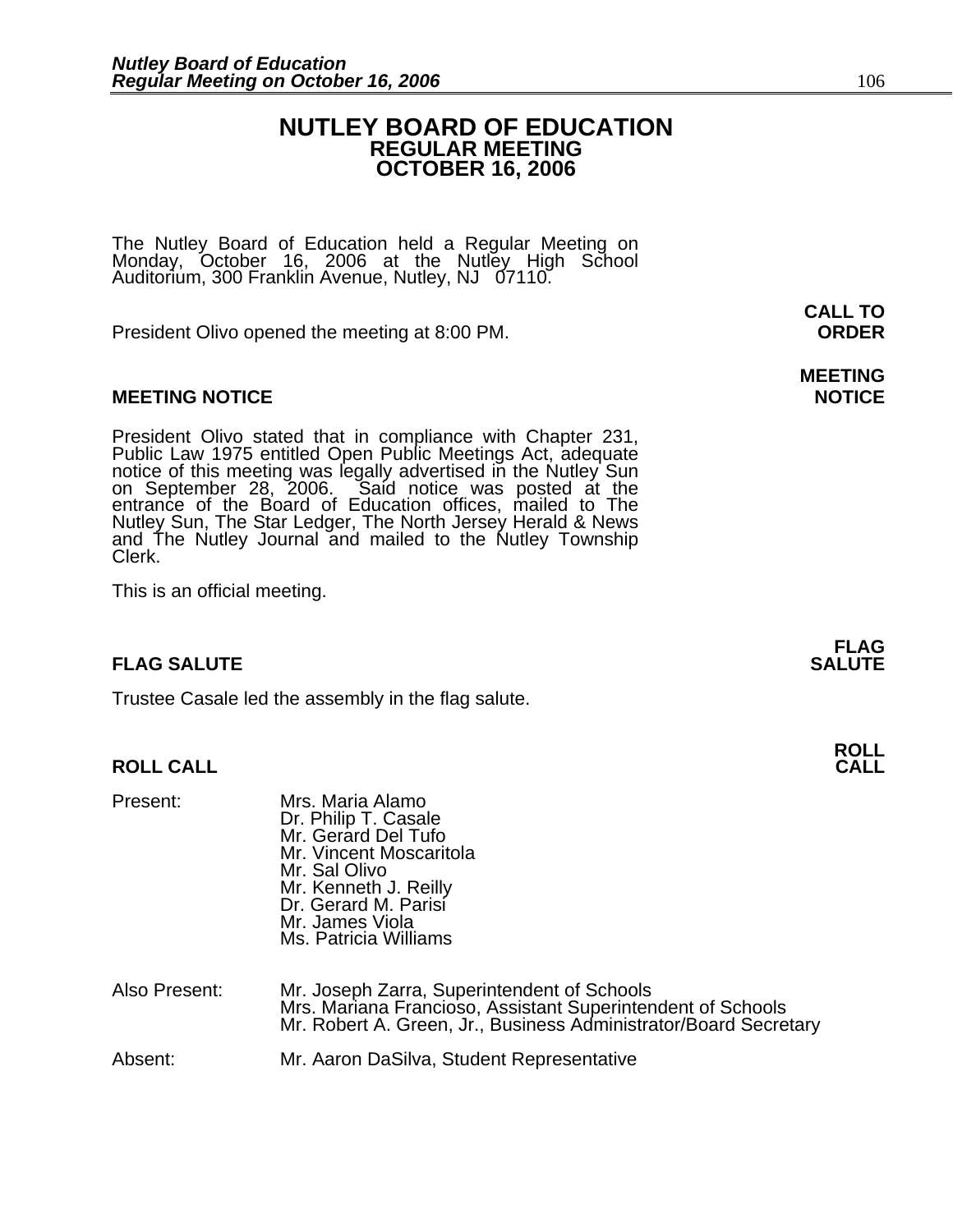#### **APPROVAL OF MINUTES APPROVE**

**BE IT RESOLVED that the Board of Education approves the <b>MINUTES**<br>following minutes:

 October 2, 2006 - Conference Meeting October 2, 2006 – Closed Executive Session September 25, 2006 – Regular Meeting September 25, 2006 – Closed Executive Session September 19, 2006 – Special Meeting September 19, 2006 – Closed Executive Session

> Trustee Parisi moved, Trustee Alamo seconded, and the Board unanimously approved by voice vote a motion to approve the minutes as listed.

#### **CORRESPONDENCE CORRESPONDENCE**

Board Secretary Green read, and the trustees acknowledged, the following item of correspondence:

A letter from The Nutley Educational Foundation enclosing a \$2,400 donation to the Nutley School District for the sole purpose of purchasing security cameras for the parking lot at Nutley High School.

#### **SUPERINTENDENT'S REPORT SUPT'S REPORT A**

Superintendent Zarra presented the Superintendent's Report dated October 16, 2006, Schedule A, which is appended to the minutes of this meeting, and briefly summarized its contents. **BOARD** 

#### **BOARD SECRETARY'S REPORT**

Board Secretary Green spoke about the addendum resolution regarding the traffic flow/circulation concept plan for Washington School and the Lease of Land near Washington School for \$100 per month.

#### **COMMITTEE REPORTS REPORTS**

Trustee Alamo - Academic Committee

Trustee Del Tufo - Facilities Committee

Mr. Bonadonna, High School English Teacher, explained the S.A.D.D. (Students Against Destructive Decisions) program and Red Ribbon Week. He then introduced student representatives involved with S.A.D.D. A student representatives involved with S.A.D.D. A student representative read a resolution to honor a police officer that<br>died in the line of duty combating drug use. A letter was read<br>by Mr. Bonadonna explaining Red Ribbon Week.

# **SECRETARY'S**

**COMMITTEE**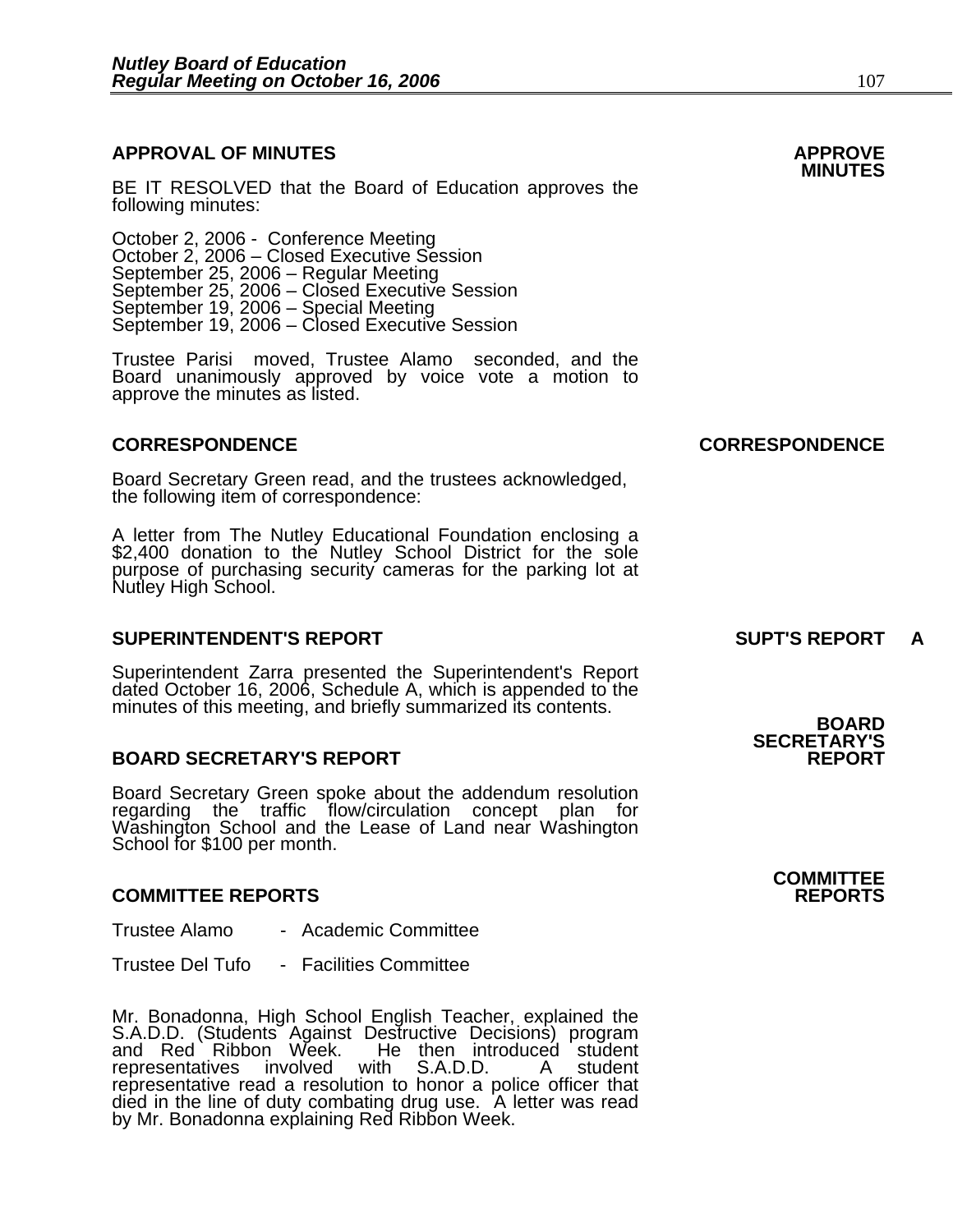## **HEARING OF CITIZENS (Resolutions Only) HEARING OF CITIZENS**

Resident Neil Henning asked for clarification on Board Secretary's Resolution 12 – Approval of Change Order for<br>Additions and Alterations to Franklin Middle School.

### **SUPERINTENDENT'S RESOLUTIONS SUPT'S**

Trustee Alamo moved, Trustee Parisi seconded, a motion that the Board approves the Superintendent's Resolutions numbers 1 through 11 as listed below.

Resolutions 1 through 11 were unanimously approved by roll call vote with the following exception:

1. Trustee Reilly abstained on Resolution 6- Appointments – John Hopkins SAT Classes, pursuant to law.

### 1. **RESIGNATION – Athletics**

BE IT RESOLVED that the Board of Education approves the resignation of Mr. Edward Annett, Jr. as Head Cross Country Coach effective November, 2006.

### 2. **APPOINTMENT – Substitute Nurse**

BE IT RESOLVED that the Board of Education approves the camping trip and the appointment of Mrs. Julie Daidone for the position as substitute nurse for the overnight Spring Garden and Lincoln School Camping Trip on October 18, 19 and 20, 2006, at the per diem rate of \$200.00, established by the Board of Education.

### **P.T. AIDES** 3. **APPOINTMENT – Part-time Aides**

BE IT RESOLVED that the Board of Education approves the appointment of the part-time aides listed below for the 2006-07 school year, effective October 17, 2006 at the salaries indicated in accordance with the hourly rate established by the Board of Education.

| Name                             | <b>Step</b> | <b>Hourly Rate</b> |
|----------------------------------|-------------|--------------------|
| Diane Guarino<br>Diane Sangemino |             | \$13.23<br>13.23   |

## **RESOLUTIONS**

**RESIGN ATHLETICS** 

**APPOINT SUB. NURSE** 

**APPOINT**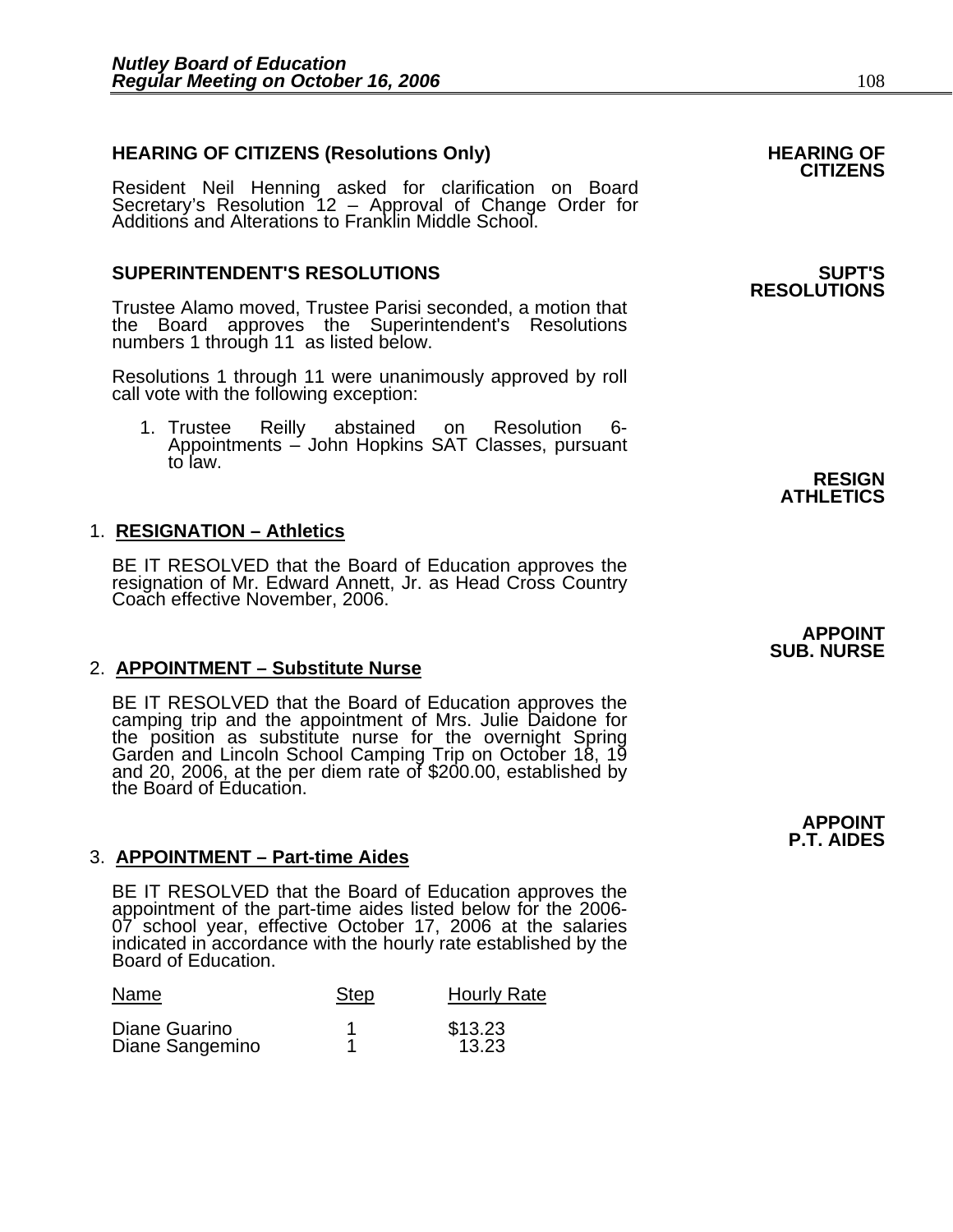### 4. **APPOINTMENT – BOE Extended Day Program**

BE IT RESOLVED that the Board of Education approves the appointment of Ms. Nicole Ferraro as a part-time substitute Child Care Instructor for the 2006/2007 school year at the hourly rate of \$27.00.

#### 5. **APPOINTMENTS – Teacher Substitutes**

BE IT RESOLVED that the Board of Education approves the appointments of the teacher substitutes listed on the attached Schedule B for the 2006-07 school year.<br>**APPOINT** 

#### 6. **APPOINTMENTS – Johns Hopkins SAT Classes**

BE IT RESOLVED that the Board of Education approves the<br>appointment of Leann Martin and Laura Reilly to teach the<br>Johns Hopkins SAT Classes on October 28, November 18, December 2, 9, 16, 2006 and January 6, 2007. **EXTRA** 

#### 7. **EXTRA COMPENSATION**

BE IT RESOLVED that the Board of Education approves the following personnel be paid extra compensation in the amounts indicated for services rendered:

#### **PAYMENT FOR HEALTH DYNAMICS CLASSES – Month of September, 2006**

Rose Cioffi **\$250.00** 

#### **PAYMENT FOR ZERO PERIOD – S.R.A. CLASSES – Month of September, 2006**

| Leann Martin   | \$546.00 |
|----------------|----------|
| David Sorensen | 546.00   |

#### **CENTRAL DETENTION COVERAGE – Month of September, 2006**

#### **High School**

| Lori Ferrara | \$131.39 |
|--------------|----------|
| Denise Mazza | 18.77    |
| Lisa Vallo   | 75.08    |

**TEACHER SUBS** 

**APPOINT B** 

## **SAT CLASSES**

**COMP** 

### **APPOINT EXTENDED DAY**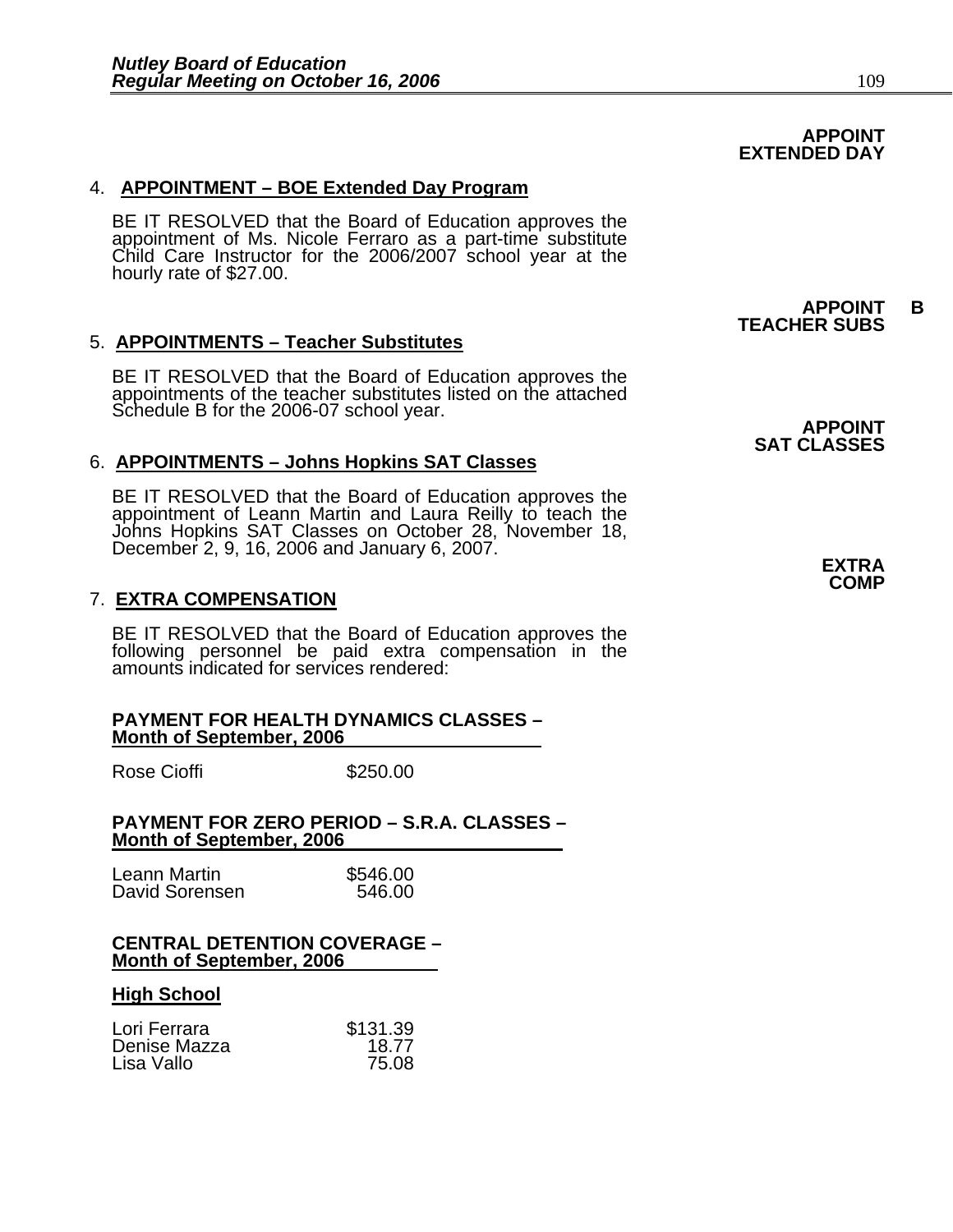#### **Franklin School**

٦

| 56.31 |
|-------|
| 37.54 |
| 37.54 |
| 56.31 |
| 37.54 |
|       |

#### **SATURDAY MORNING SUSPENSIONS – Month of September, 2006**

#### **High School**

| Lori Ferrara                     | \$78.45 |
|----------------------------------|---------|
| Marcellino Marra NHS(FMS) 235.35 |         |
| Lisa Vallo                       | 156.90  |

#### **Franklin School**

| 78.45 |
|-------|
| 78.45 |
| 78.45 |
|       |

#### 8. **APPROVAL OF SCHOOL- LEVEL OBJECTIVES 2006-07 School Year**

BE IT RESOLVED that the Board of Education approves the<br>School-Level Objectives contained in the Quality Assurance<br>Annual Report for the 2006-07 school year pursuant to<br>N.J.S.A. 18A:7A-1 et seq. and N.J.A.C. 6:8-4 et seq.<br>

#### 9. **SPECIAL CLASS PLACEMENT – Educationally Disabled Students**

BE IT RESOLVED that the Board of Education hereby authorizes the Superintendent of Schools to assign classified handicapped children to education programs according to how they can best achieve success in learning in accordance with the rules and regulations pursuant to Title 18A, Chapter 46, NJ Statutes, and Title 6, Chapter 28, NJ Administrative Code, and

BE IT FURTHER RESOLVED that the Board of Education authorizes the attendance of Nutley students at the special education classes for the 2006-07 school year as per the attached Schedule C.

#### **SCHOOL LEVEL OBJECTIVES**

## **PLACEMENT**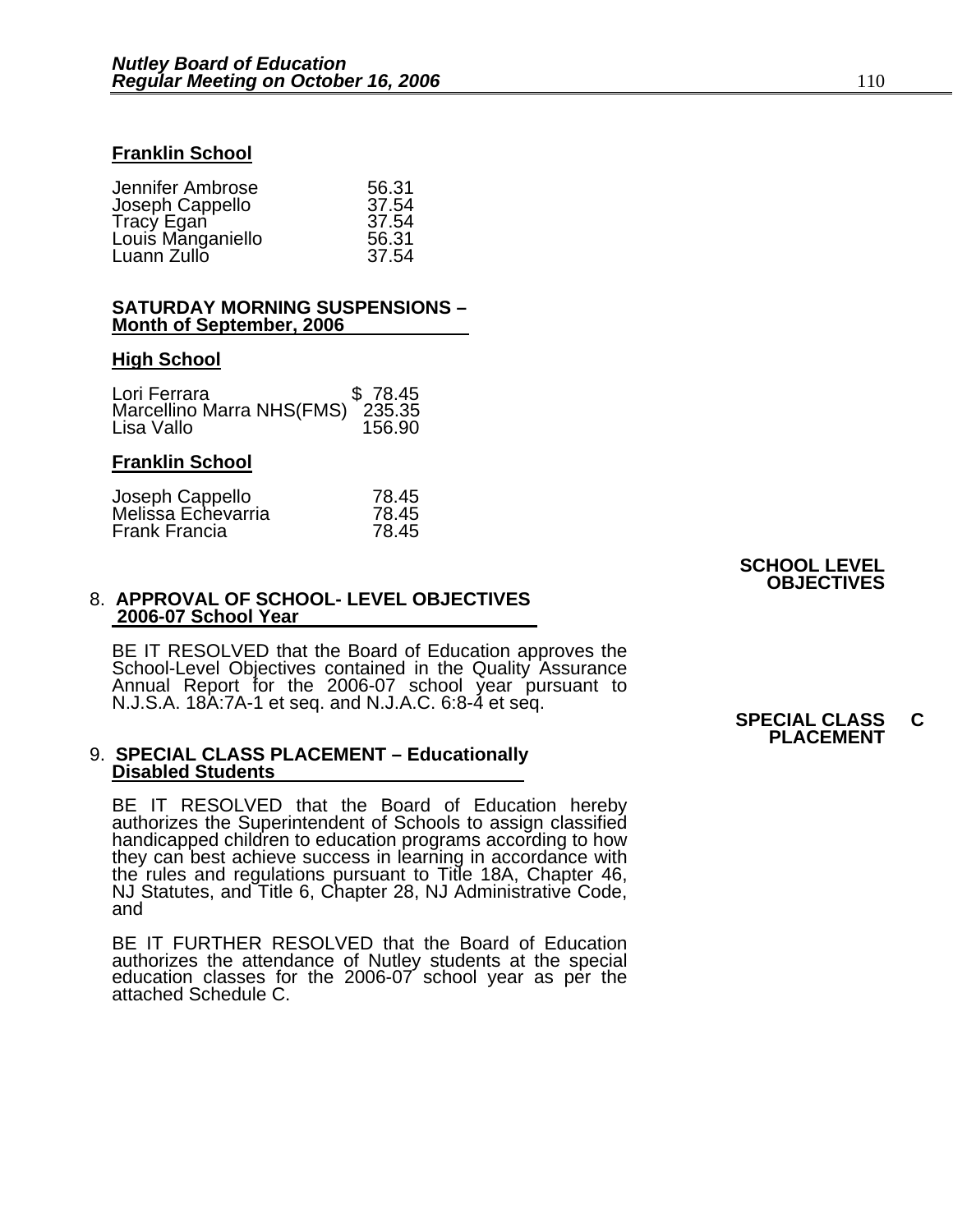#### 10. **LONGEVITY PAY**

BE IT RESOLVED that the Board of Education approves the following longevity payments:

| Carol Bender    |  | \$4,300(prorated)-Eff.Nov.1,2006 (25 yrs.) |  |
|-----------------|--|--------------------------------------------|--|
| Sean McDonough  |  | \$2,000(prorated)-Eff.Sept.1,2006(17 yrs.) |  |
| Debra Parigi    |  | \$1,400(prorated)-Eff.Nov.1,2006 (15 yrs.) |  |
| Lorraine Restel |  | \$4,300(prorated)-Eff.Nov.1,2006 (25 yrs.) |  |

#### 11. **REPRESENTATION – NORTHERN NEW JERSEY INTER- SCHOLASTIC LEAGUE ISSUES**

WHEREAS, the NNJIL has certain longstanding inherent inequities, which put public schools at a disadvantage in their competition with nonpublic schools, and

WHEREAS, NNJIL member districts have repeatedly raised these concerns with the NJSIAA, which has failed to address them in a satisfactory manner, and

WHEREAS, the Board of Education recognizes the longstanding league inequities and is supportive of a better league system, particularly in scheduling.

NOW, THEREFORE, BE IT RESOLVED, that the Board of Education accepts the recommendation of the Superintendent of Schools to delegate to the Superintendent of Schools or his<br>designee the responsibility to represent the Board of<br>Education in NNJIL league decisions, including but not limited<br>to decisions to disband and/or withdraw fr

BE IT FURTHER RESOLVED, that the Board of Education accepts the recommendation of the Superintendent of Schools to approve up to a maximum of \$5,000 for the legal<br>services of Gaccione, Pomaco & Malanga to represent the NNJIL in league matters associated with the aforementioned.

#### 12. **Memorial Mrs. Yvonne Weiss**

Trustee Casale moved, and Trustee Moscaritola seconded, the following resolution. Upon being put to a roll call vote the resolution was approved.

WHEREAS, it is with a sense of deep sorrow and regret that the Nutley Board of Education records the death of Mrs. Yvonne Weiss on June 29, 2006, and

WHEREAS, Mrs. Weiss was employed as an instructional aide in Lincoln School for a period of eight years, and

### **REPRESENTATION NNJIL ISSUES**

**MEMORIAL** 

**LONGEVITY PAY**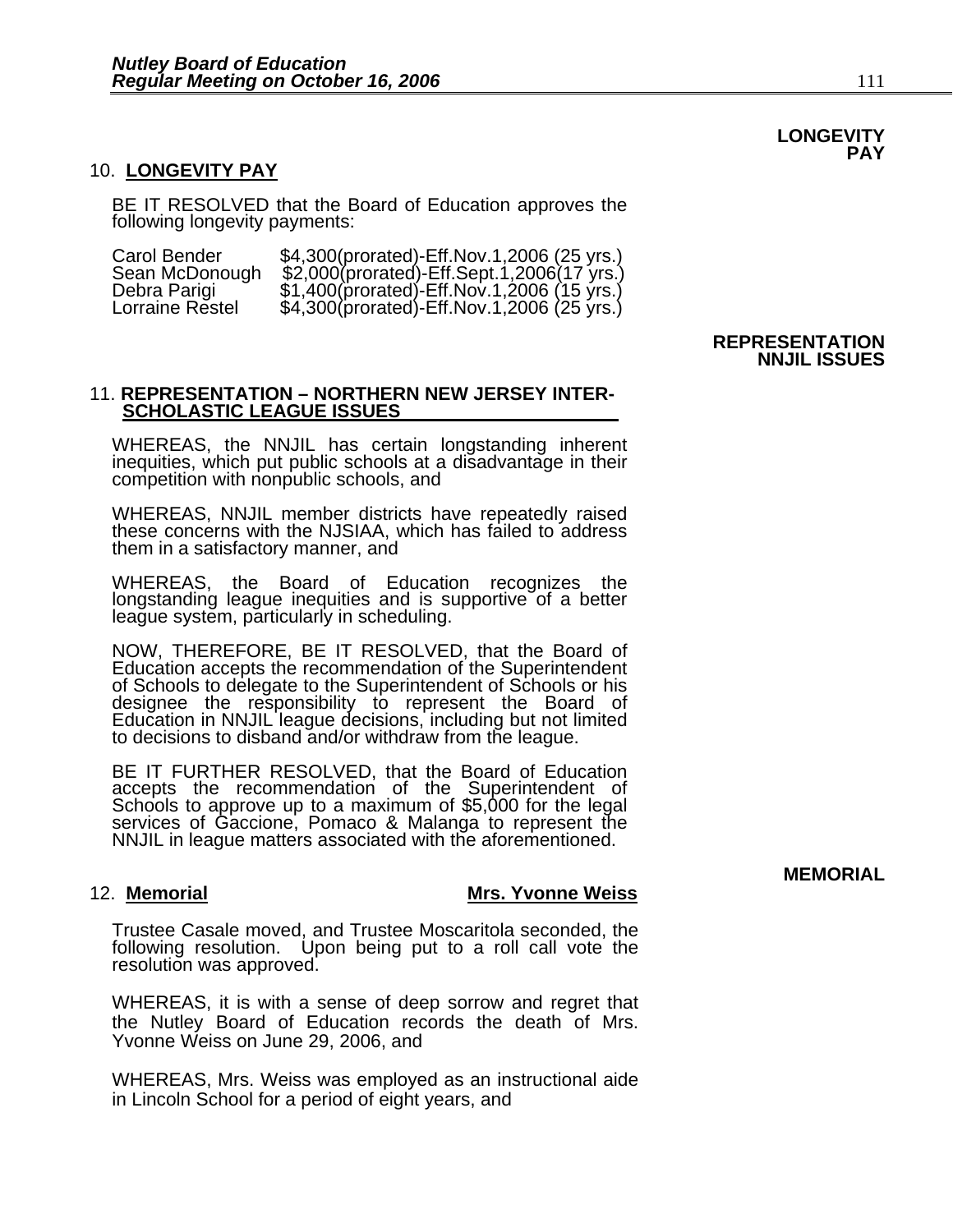NOW, THEREFORE, BE IT RESOLVED, That the Board of Education of the Township of Nutley extends deepest sympathy to the members of her family, and

BE IT FURTHER RESOLVED, That this resolution be made a part of the minutes of this meeting and a copy sent to the members of her family.

### **BUSINESS ADMINISTRATOR/** *BUSINESS ADMINISTRATOR/* **BOARD SECRETARY'S RESOLUTIONS** RESOLUTIONS

Trustee Viola moved, and Trustee Del Tufo seconded, a that the Board approves the Administrator/Board Secretary's Resolutions numbers through 17.

Upon being put to a roll call vote Resolutions 1 through 17 were unanimously approved by roll call vote.

### 1. **SECRETARY & TREASURER'S REPORT**

BE IT RESOLVED that the Board of Education approves the acknowledgement and acceptance of the reports of the Board Secretary (Appendix A) and Treasurer of School Monies (Appendix B) for the period of September 30, 2006.

### 2. **CERTIFICATION OF MAJOR ACCOUNT FUND STATUS**

BE IT RESOLVED that pursuant to NJAC 6A:23-2.11(c) 4, the Nutley Board of Education certifies that as of September 30, 2006, after review of the Secretary's monthly financial report (Appropriations section) and upon consultation with the appropriate district officials, to the best of its knowledge no major account or fund has been over-expended in violation of NJAC 6A:23-2.11(b) and that sufficient fu meet the district's financial obligations for the remainder of the fiscal year. (Major funds are General Fund, Capital Projects and Debt Service.)

3. BILLS AND MANDATORY PAYMENTS<br>
BE IT RESOLVED that the Board of Education approves the **PAYMENTS** payment of bills and mandatory payments dated October 17, 2006 in the total amount of \$7,818,632.93 (Appendix C).

**BA/BOARD** 

**SECY. & TREAS. A** 

**CERTIFICATION<br>MAJOR ACCOUNT FUND STATUS**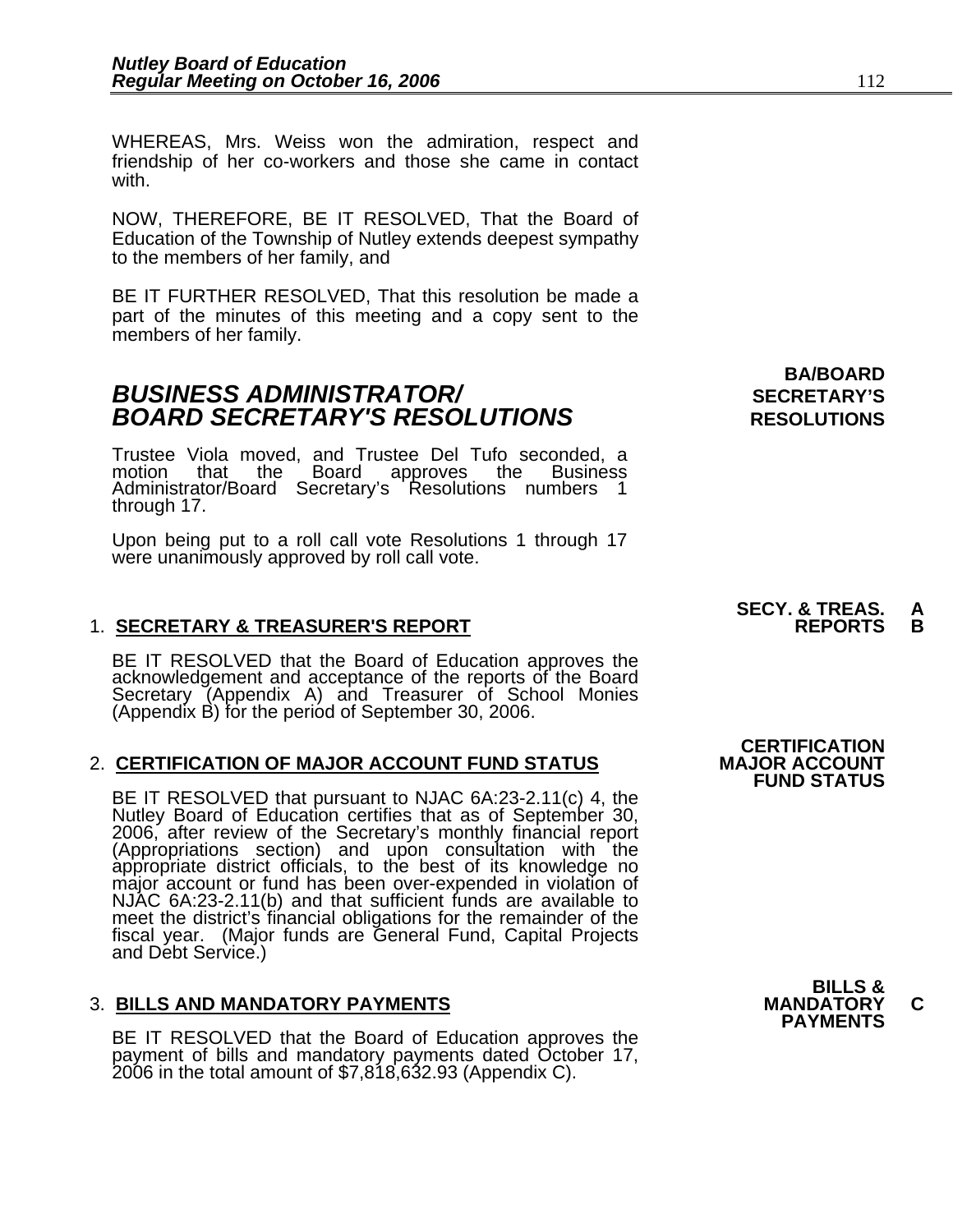## 4. **REQUESTS FOR USE OF SCHOOL BUILDINGS AND USE OF BUILDINGS D**

BE IT RESOLVED that the Board of Education approves the requests for the use of school buildings and grounds (Appendix D), that conform to the rules and regulations set by the Board of Education.

5. **TRANSFER SCHEDULE**<br>**BE IT RESOLVED that the Board of Education approves, in SCHEDULE**<br>**BE IT RESOLVED that the Board of Education approves, in** compliance with NJAC 6A:23-2.11(c)3ii, and NJSA 18A:22-8-1,<br>the transfers in the 2006-07 budget dated September 30, 2006<br>in the amount of \$34,554.36 as appended (Appendix E).<br>**CHILD DEVELOPMENT** 

### 6. **CHILD DEVELOPMENT CENTER FOOD SERVICE AGREEMENT - 2006-07 School Year**

BE IT RESOLVED that the Board of Education approves the Food Service Agreement with the Child Development Center, Bloomfield, NJ for the 2006-07 school year.

> **RENEWAL APPLICATION TEMP. INSTRUCTIONAL SPACE**

#### 7. **RENEWAL APPLICATION – TEMPORARY INSTRUCTIONAL SPACE**

BE IT RESOLVED that the Board of Education approves the<br>renewal application for temporary instructional space for the<br>2006/2007 school year. **ACCEPT** 

### 8. **ACCEPTANCE OF DODGE TEAM GRANT**

BE IT RESOLVED that the Board of Education approves the acceptance of the Dodge Team Grant in the amount of \$750 from the Montclair State University Foundation.

> **ACCEPT TEACHING GRANT**

**DODGE GRANT** 

### 9. **ACCEPTANCE OF TEACHING GRANT**

BE IT RESOLVED that the Board of Education approves the acceptance of a teaching grant in the amount of \$500 from the New Jersey Veterinary Medical Association.

 **GROUNDS AND GROUNDS** 

## **FOOD SERVICE AGREEMENT**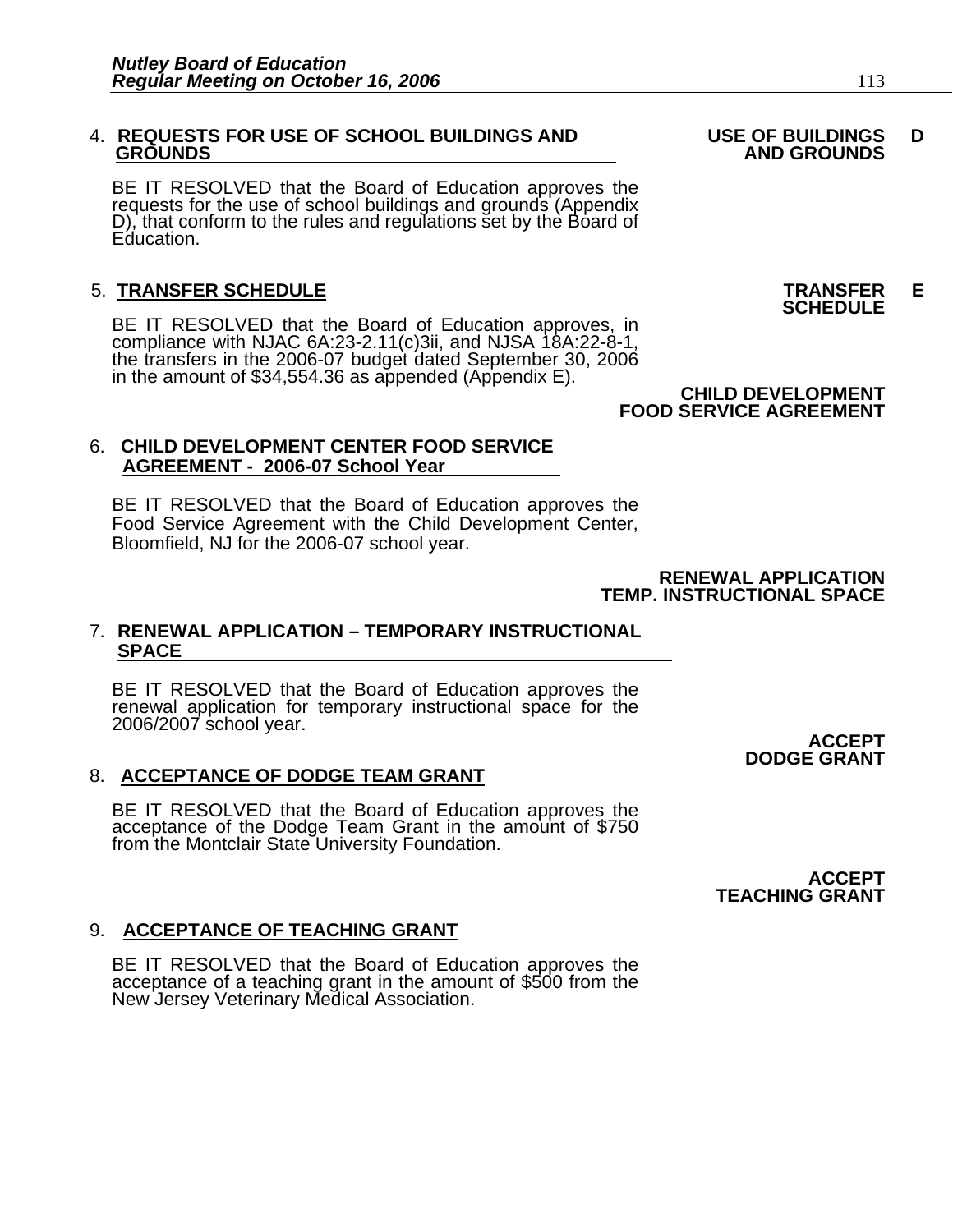#### **NON-PUBLIC TECH. INITIATIVE**

#### 10. **NONPUBLIC SCHOOL TECHNOLOGY INITIATIVE AGREEMENTS**

BE IT RESOLVED that the Board of Education approves the 2006-2007 Nonpublic School Technology Initiative Agreements with the Essex County Educational Services Commission for the following schools:

Abundant Life Academy Good Shepherd Academy The Community School-Nutley, Inc.

#### **COMPREHENSIVE ANNNUAL FINANCIAL REPORT/AUDIT F**

#### 11. **COMPREHENSIVE ANNUAL FINANCIAL REPORT/AUDIT**

WHEREAS, the district has prepared the Comprehensive Annual Financial Report for the 2005-06 school year, and

WHEREAS, the audit of the financial records of the school district for the 2005-06 school year has been made, according to the requirements of Title 18A, by the firm of Lerch, Vinci & Higgins, and

WHEREAS, copies of a synopsis of this audit have been made available to the public,

NOW, THEREFORE, BE IT RESOLVED, That the Board of Education accepts the 2005-06 Comprehensive Annual<br>Financial Report and the report of the independent auditors, which includes the audit recommendations which were read aloud and discussed at the public board meeting of October 16, 2006 , and

BE IT FURTHER RESOLVED, That the Board approves the Corrective Action Plan as per (Appendix F) responding to the recommendations of the auditor and that a copy of the Corrective Action Plan be submitted, as required, to the County Superintendent of Schools.

#### **APROVE CHANGE ORDER – FMS G**

#### 12. **APPROVAL OF CHANGE ORDER FOR ADDITIONS AND ALTERATIONS TO FRANKLIN MIDDLE SCHOOL**

BE IT RESOLVED that the Board of Education approves the recommendations from DCM Architecture, Inc., our Architect, and Tri-Tech Engineering, our Construction Manager, for Change Order #EC-01 dated July 18, 2006 in the amount of \$61,061.03 (Appendix G) for Additions and Alterations to Franklin Middle School.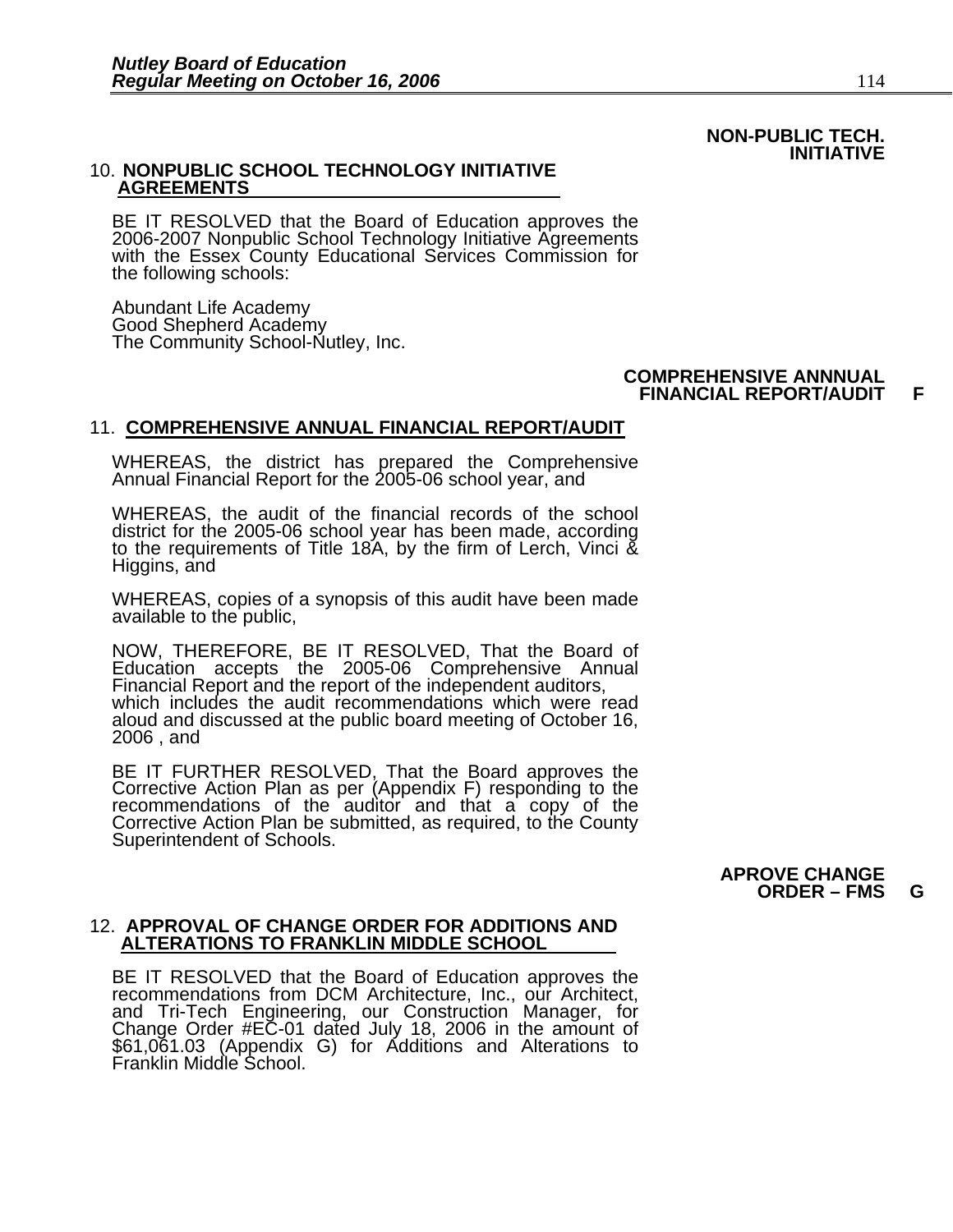#### **AGREEMENT WITH NORTHFOLK SOUTHERN CORP.**

#### 13. **AGREEMENT WITH NORTHFOLK SOUTHERN CORPORATION**

BE IT RESOLVED that the Board of Education approves the Agreement Between Nutley School District and Norfolk Southern Corporation covering lease of 0.99 acre of land for<br>the purpose of district parking near Washington School in the<br>**AGREEMENT FOR**<br>**AGREEMENT FOR** 

 **E-RATE CONSULTING** 

#### 14. **AGREEMENT WITH THOMAS COMMUNICATION & TECHNOLOGIES, LLC FOR E-RATE CONSULTING SERVICES**

BE IT RESOLVED that the Board of Education approves the<br>Agreement Between Nutley School District and Thomas Communications & Technologies, LLC for E-Rate Consulting Services as follows:

Funding Year 2005 \$1,250

Funding Year 2006 \$1,500

**Funding Year 2007 \$3,100** 

Funding Year 2008 \$3,100

This Agreement is subject to renewal annually.

#### **APPROVE PARTIAL PAYMENT – TRU-VAL**

#### 15. **APPROVAL OF PARTIAL PAYMENT TO TRU-VAL ELECTRIC CORP.**

BE IT RESOLVED that the Board of Education approves partial payment in the amount of \$30,429 to Tru-Val Electric Corp. for the Franklin Middle School Additions and Alterations Project as <br>per the recommendation of the Board's architect and construction manager.

 **APPROVE PARTIAL PAYMENT – CHANREE** 

#### 16. **APPROVAL OF PARTIAL PAYMENT TO CHANREE CONSTRUCTION CO.**

BE IT RESOLVED that the Board of Education approves partial payment in the amount of \$525,019.81 to Chanree Construction Co. for the Franklin Middle School Additions and Alterations Project as per the recommendation of the Board's architect and construction manager.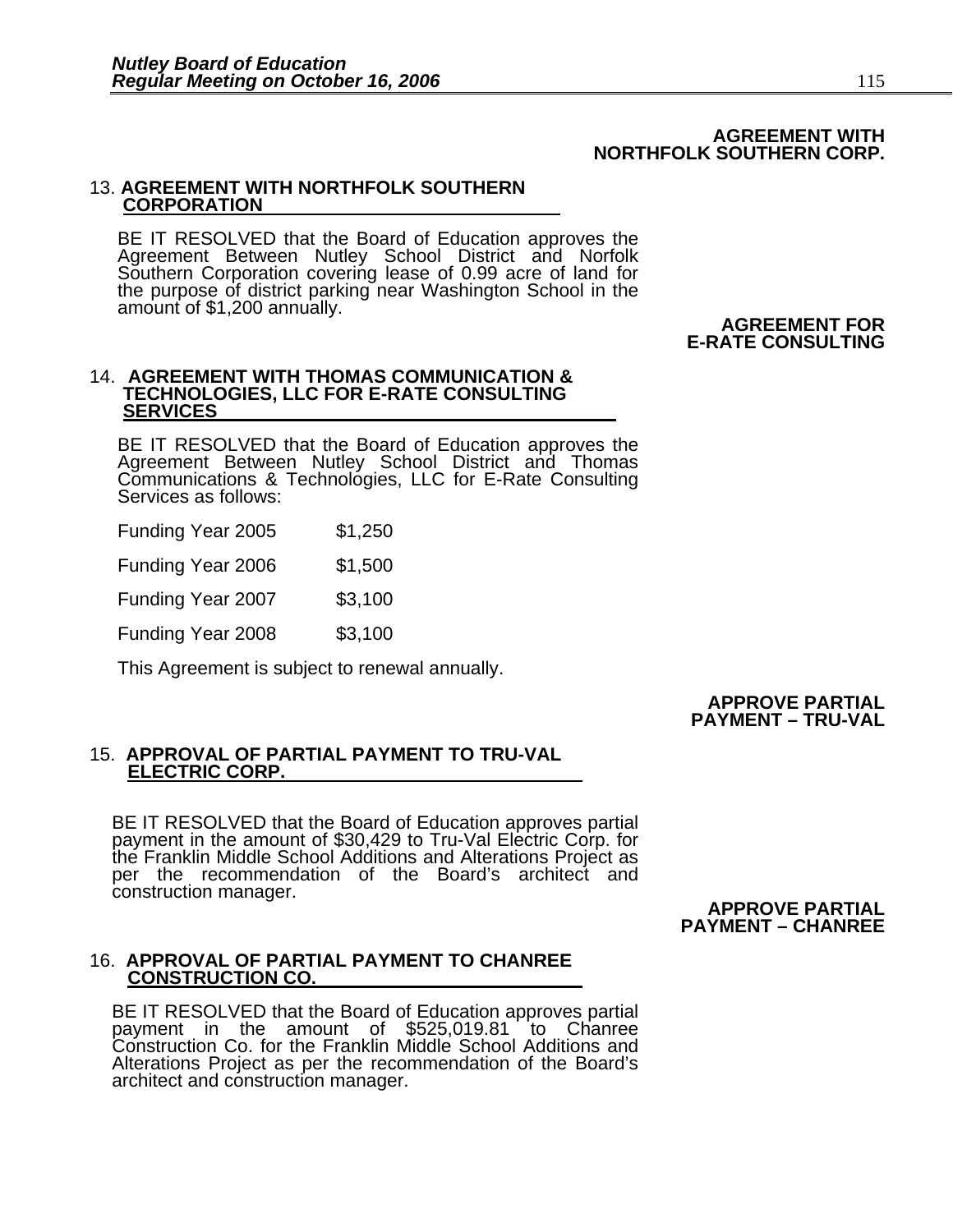#### **APPROVE PARTIAL PAYMENT – A. PFLUGH, INC.**

#### 17. **APPROVAL OF PARTIAL PAYMENT TO A. PFLUGH, INC.**

BE IT RESOLVED that the Board of Education approves partial payment in the amount of \$10,898.17 to A. Pflugh, Inc. for the Franklin Middle School Additions and Alterations Project as per the recommendation of the Board's architect and construction manager.

> **TRAFFIC FLOW IMPROVEMENT PLAN**

#### 18. **TRAFFIC FLOW AND CIRCULATION IMPROVEMENT CONCEPT PLAN FOR WASHINGTON SCHOOL**

Trustee Alamo moved, and Trustee Parisi seconded, the following resolution. Upon being put to a roll call vote the resolution was approved.

WHEREAS, there exists a need to implement a traffic flow/circulation concept plan for Washington School, and

WHEREAS, the Township of Nutley Engineering Department has provided a concept plan that is specifically designed to address and improve the unique traffic flow/safety issues at Washington School, and

WHEREAS, the Township of Nutley's Department of Public<br>Affairs will submit an application to the State of New Jersey Department of Transportation for a Safe Streets to Schools Grant.

NOW, THEREFORE, BE IT RESOLVED, that the Board of Education of the Township of Nutley in the County of Essex, State of New Jersey hereby endorses and supports the Township of Nutley Traffic Flow and Circulation Improvement Concept Plan for Washington School.

#### **HEARING OF CITIZENS CITIZENS**

Resident Terry Quirk, representative for the Nutley Parent<br>Advocacy Network, asked the Board about issues arising<br>because of the construction at the Franklin Middle School.

Trustee Parisi addressed some of her concerns.

Trustee Casale exited the meeting at 8:39 PM.

Resident Neil Henning asked about the date of completion for the Franklin Middle School gymnasium and the effect it has on the curriculum. He also stated that the Board should be paid by the last food service company and put a safeguard in effect for the new food service company.

## **HEARING OF**